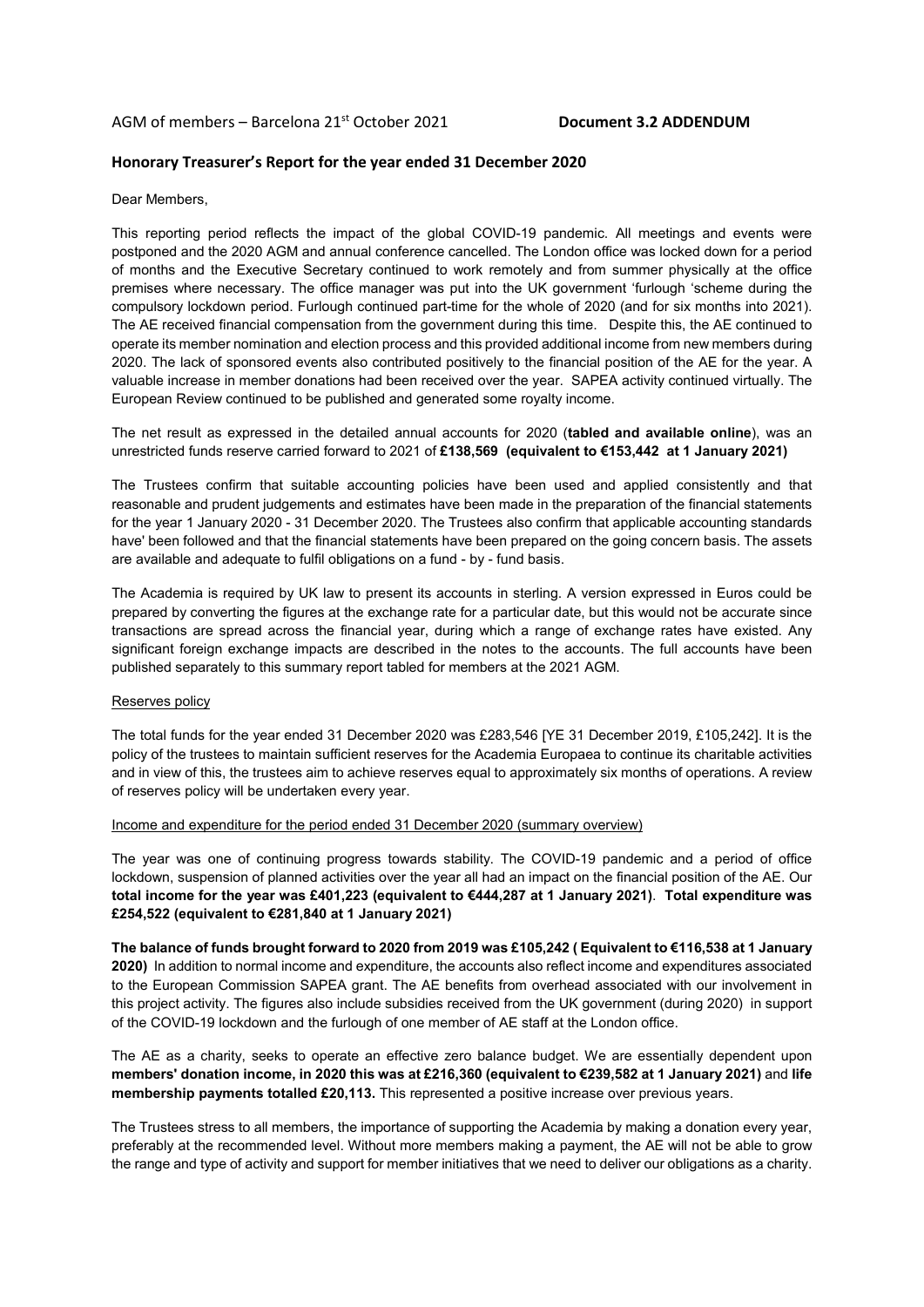Whilst a voluntary scheme remains our policy, the Trustees reviewed this policy and decided to levy a recommended general fee rate, linked to an age-related banding for annual donations, per member.

Sponsorship continued to be successful for individual activity, and we thank the Wenner Gren Foundations (Sweden), The Heinz-Nixdorf Foundation (Germany), The Balzan Foundation (Switzerland) and for their support and the support of other sponsors, especially the Caixa Foundation (Barcelona) and our Patron member The German Academy of Sciences (Leopoldina). The Board continued to recognise the ongoing difficulty in obtaining core financial support from public and private institutions and established a Finance and Sponsorship subcommittee to manage these developments. AS treasurer, I would welcome suggestions from any members on ways in which we might increase our non-member income over the coming years

The examiner's accounts for 2020 are filed separately and can be viewed through the Academia Europaea website; the UK government Companies House and the Charities Commission of England and Wales websites respectively.

I am pleased to report that the AE finances are in a stable position



Graphical representation of income and expenditures for 2020